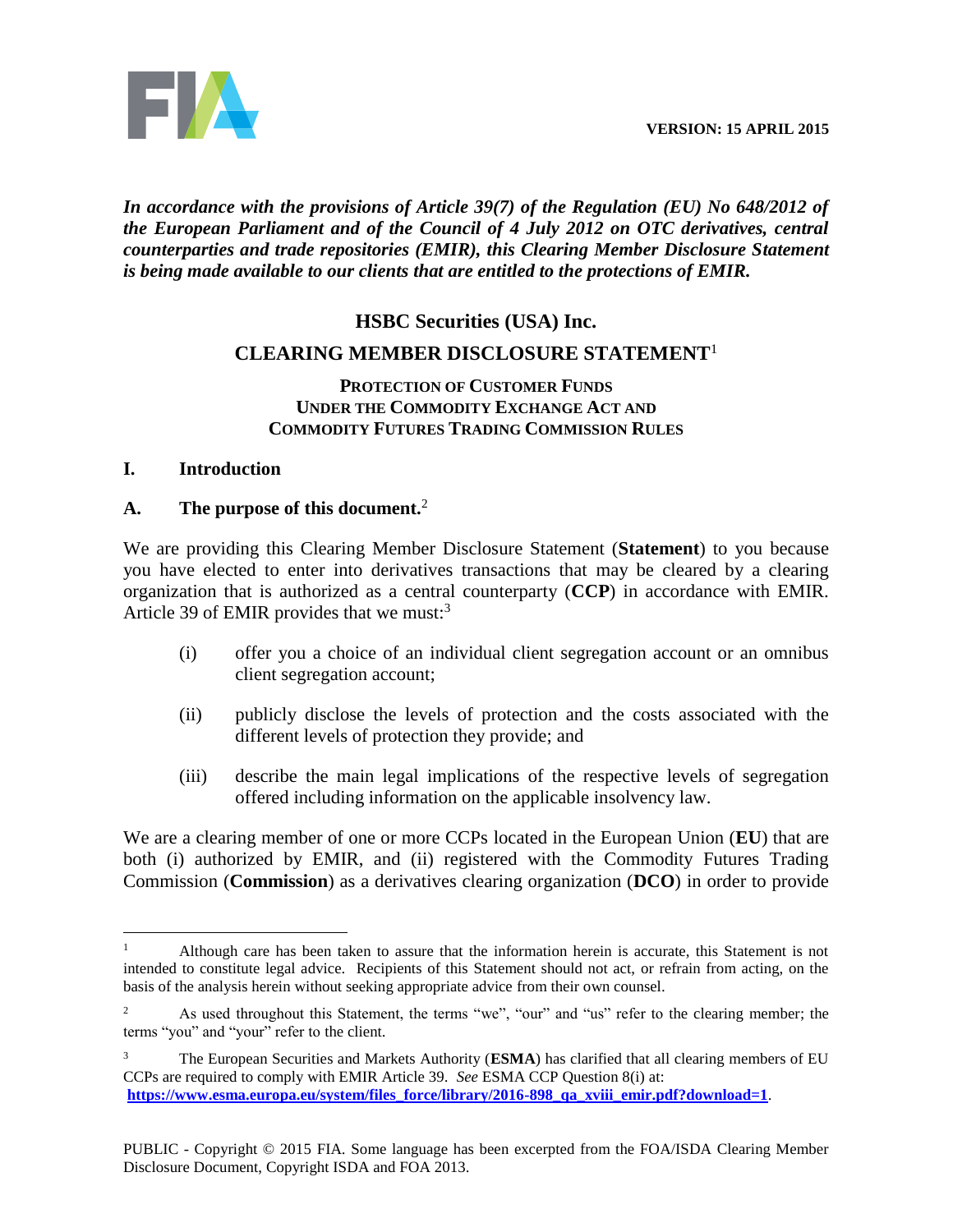clearing services to US persons in connection with swaps.<sup>4</sup> Because we are registered with the Commission as a futures commission merchant (**FCM**), we must comply with the provisions of the US Commodity Exchange Act (**CEA**) and the Commission's rules governing the protection of customer assets and positions, as well as EMIR.

Under the Commission's regulatory regime, FCM clearing members are unable to provide their clients forms of client segregation, either individual client segregation or omnibus client segregation, that comply with EMIR. The forms of client segregation that FCMs may provide differ in certain respects from the forms provided under EMIR.<sup>5</sup> We have made available separately the costs associated with providing client segregation in compliance with the Commission's regulations.

You are entitled to elect to have your assets and positions held in accordance with a client segregation regime under EMIR and, if you elect to do so, we will facilitate the transfer of the assets and positions that we currently hold on your behalf to our EU affiliate or another clearing member licensed in an EU jurisdiction that is willing to accept your account.

If you (i) are a "**US person**" under the Commission's regulatory regime, or (ii) trade derivatives listed for trading on an exchange, *i.e.*, futures and options on futures contracts, that is registered with the Commission as a designated contract market (**DCM**) (*e.g.*, ICE Futures US) and elect to have your assets and positions held in accordance with a client segregation regime under EMIR, you will no longer be allowed to clear swaps through a CCP that has been authorized in accordance with EMIR or enter into derivatives listed for trading on a DCM and cleared through such CCP.

This Statement describes at a high level the statutory and regulatory regime under the CEA and applicable Commission rules governing the protection of customer assets and positions with respect to  $(i)$  cleared swaps,<sup>6</sup> and  $(ii)$  exchange-traded derivatives.

Before making a decision, we encourage you to carefully review this Statement as well the separate disclosure statement made available by our EU affiliate that describes the levels of protection afforded under, and the main legal implications of, client segregation under EMIR. This latter disclosure statement, and our affiliate's pricing disclosure statement, are available on our affiliate's website at: (Clearing Tab) **[http://www.hsbcnet.com/gbm/about-us/financial](http://www.hsbcnet.com/gbm/about-us/financial-regulation/emir)[regulation/emir](http://www.hsbcnet.com/gbm/about-us/financial-regulation/emir)**.

<sup>&</sup>lt;sup>4</sup> The terms "CCP" and "DCO" will be used interchangeably throughout this Statement. Certain CCPs also clear futures and options on futures contracts listed for trading on US designated contract markets. For example, ICE Clear Europe clears futures and options on futures contracts listed for trading on ICE Futures US, and LCH.Clearnet Limited clears futures and options on futures contracts listed for trading on the Nodal Exchange, LLC.

<sup>5</sup> As explained below under *Customer protection regime*, the rules governing the protection of cleared swaps customer collateral differ from the rules governing the protection of customer funds held in connection with exchange-traded derivatives.

<sup>&</sup>lt;sup>6</sup> The CEA defines a "cleared swap" to mean any swap that is, directly or indirectly, submitted to and cleared by a DCO registered with the Commission. A "swap", in turn, in broadly defined and includes "an agreement, contract, or transaction that is, or in the future becomes, commonly known to the trade as a swap."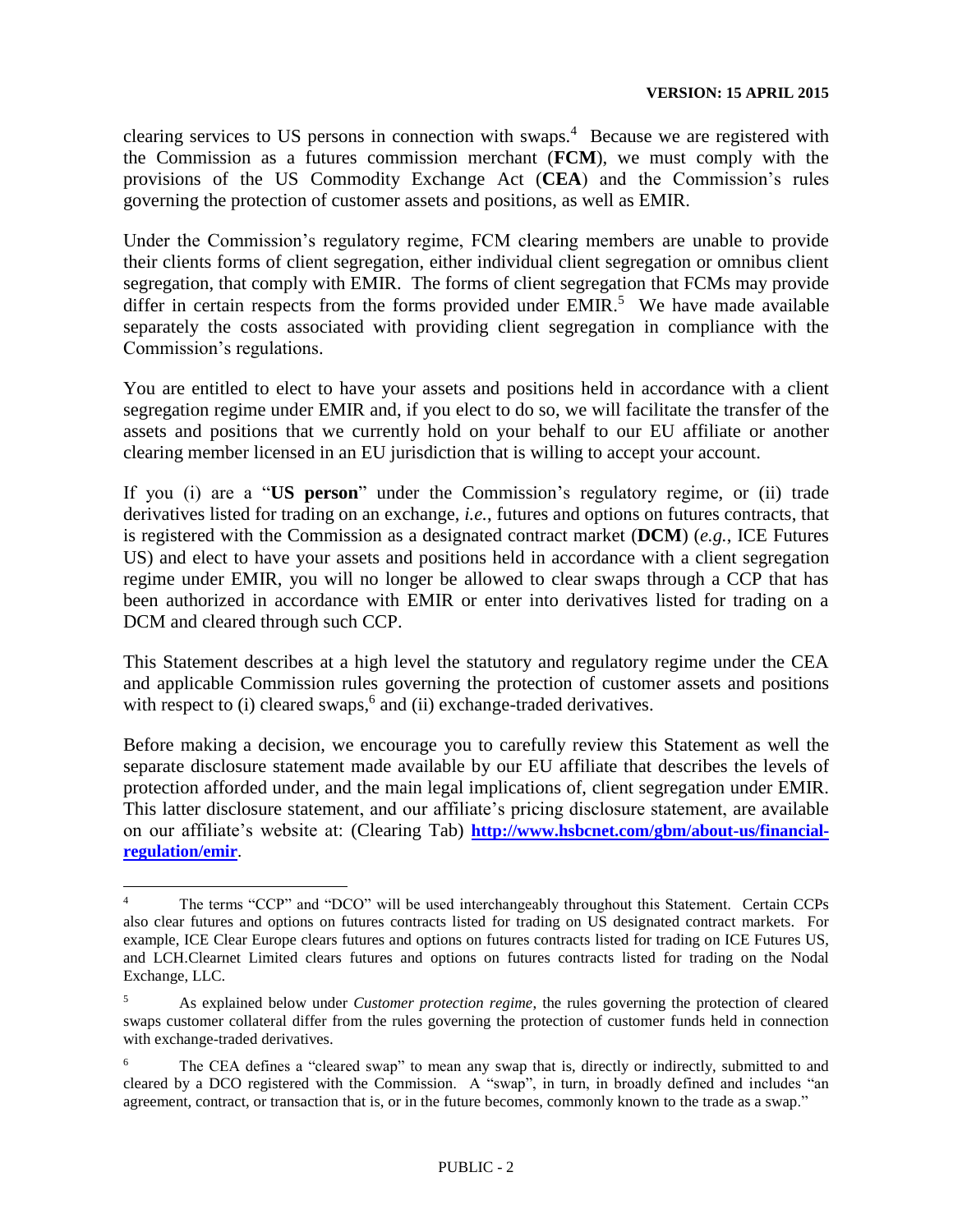### **B. Organization of this Statement**

This Statement is set out as follows:

- Part II highlights certain significant differences between EMIR and Commission rules.
- Part III describes the agency clearing model.
- Part IV describes the Commission's regulatory regime for the protection of customer funds.
- Part V summarizes the rights of a customer to transfer, or port, assets or positions in a business-as-usual context and in the event we default in our obligations to a CCP.
- Part VI considers factors to consider in the event of the insolvency of a CCP or other third party.

### **C. What you are required to do.**

You are required to review the information provided in this Statement and, as applicable, the separate disclosure statement provided by our affiliate and the disclosure statement provided by the CCP through which you may clear derivatives transactions. You must confirm to us in writing whether you intend to continue to maintain an account with us to clear derivatives or to transfer your account to our affiliate or other clearing member willing to accept your account that is licensed in an EU jurisdiction.

We will explain how we would like you to make this confirmation and by when. If you do not confirm within the requested timeframe, we may have to take action with respect to your account. In the meantime, we will continue to clear your swaps and exchange-traded derivatives using the existing omnibus account structure.

#### **D. Important**

Although this Statement will be helpful to you when making this decision, this Statement does not constitute legal or any other form of advice and must not be relied on as such. This Statement provides a high level analysis of several complex and/or new areas of law, whose effect will vary depending on the specific facts of any particular case, some of which have not been tested in the courts. It does not provide all the information you may need to make your decision on which account type or level of segregation is suitable for you. It is your responsibility to review and conduct your own due diligence on the relevant rules, legal documentation and any other information provided to you on each of our client account offerings and those of the various CCPs on which we clear derivatives for you. You may wish to appoint your own professional advisors to assist you with this.

We will not in any circumstances be liable, whether in contract, tort, breach of statutory duty or otherwise for any losses or damages that may be suffered as a result of using this Statement. Such losses or damages include (a) any loss of profit or revenue, damage to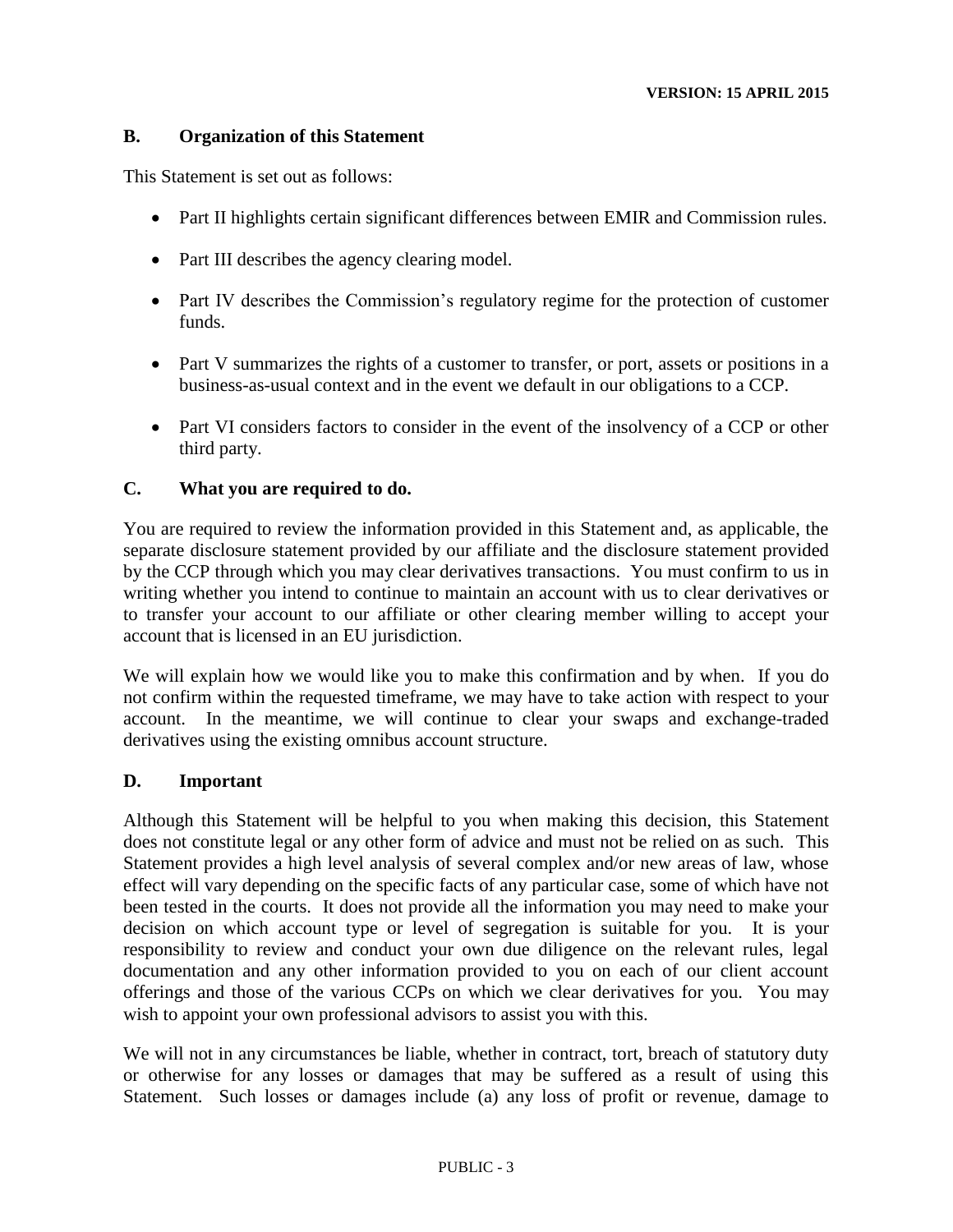reputation or loss of any contract or other business opportunity or goodwill, and (b) any indirect loss or consequential loss. No responsibility or liability is accepted for any differences of interpretation of legislative provisions and related guidance on which it is based. This paragraph does not extend to an exclusion of liability for, or remedy in respect of, fraudulent misrepresentation.

Please note that this disclosure has been prepared on the basis of US law except as otherwise stated. However, issues under other laws may be relevant to your due diligence, including for example, the law governing the CCP rules or related agreements; the law governing our insolvency; the law of the jurisdiction of incorporation of the CCP; and the law of the location of any assets.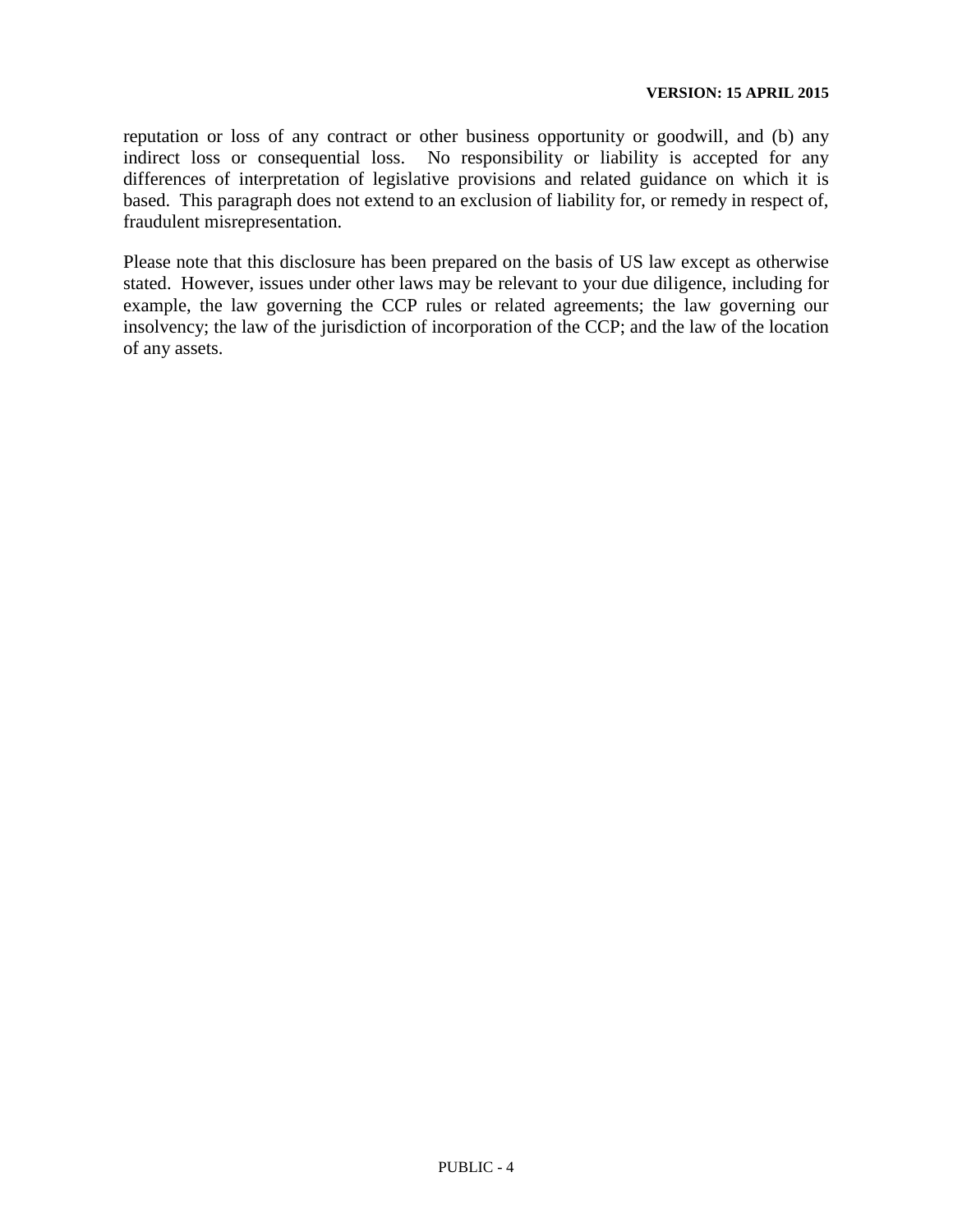#### **II. Significant Differences between EMIR and Commission Rules**

As noted above, the primary focus of this Statement is the Commission's regulatory regime for the protection of customer funds. Nonetheless, throughout this Statement, we identify certain differences and similarities between the manner in which derivatives transactions generally are cleared in the EU, including as required by EMIR, and in which they are cleared under the Commission's regulatory regime. At the outset, we highlight the following:

- In the EU, cleared derivatives transactions are generally entered into using the "principal model." That is, the clearing member enters into two separate but related transactions: (i) a principal transaction with its client; and (ii) an equal and opposite principal transaction with the CCP. Under the Commission's regulatory regime, transactions are entered into using the "agency model." That is, the FCM clearing member, as agent for its customer, enters into one transaction with the CCP. The clearing member FCM does not enter into a separate transaction with its customer.
- In the EU, customer assets may be transferred to a clearing member on either a title transfer basis or a security interest basis. Under the Commission's regulatory regime, customer assets may only be transferred on a security interest basis.
- Under EMIR, clearing members must offer customers a choice between EMIR individual client segregation and EMIR omnibus client segregation. Under the Commission's regulatory regime, FCM clearing members may provide only US omnibus client segregation. The forms of omnibus client segregation permitted under Commission rules differ in certain respects from the forms of omnibus client segregation that comply with EMIR.
- Under EMIR, clearing member affiliates are treated as customers and may be part of the same omnibus client account as all other customers. Under the Commission's regulatory regime, the accounts of clearing member affiliates must be treated as proprietary accounts and may not be commingled with customer accounts. This reflects the Commission's view that accounts that are subject to common control with the FCM may pose the same risk to customer funds as an FCM's own accounts.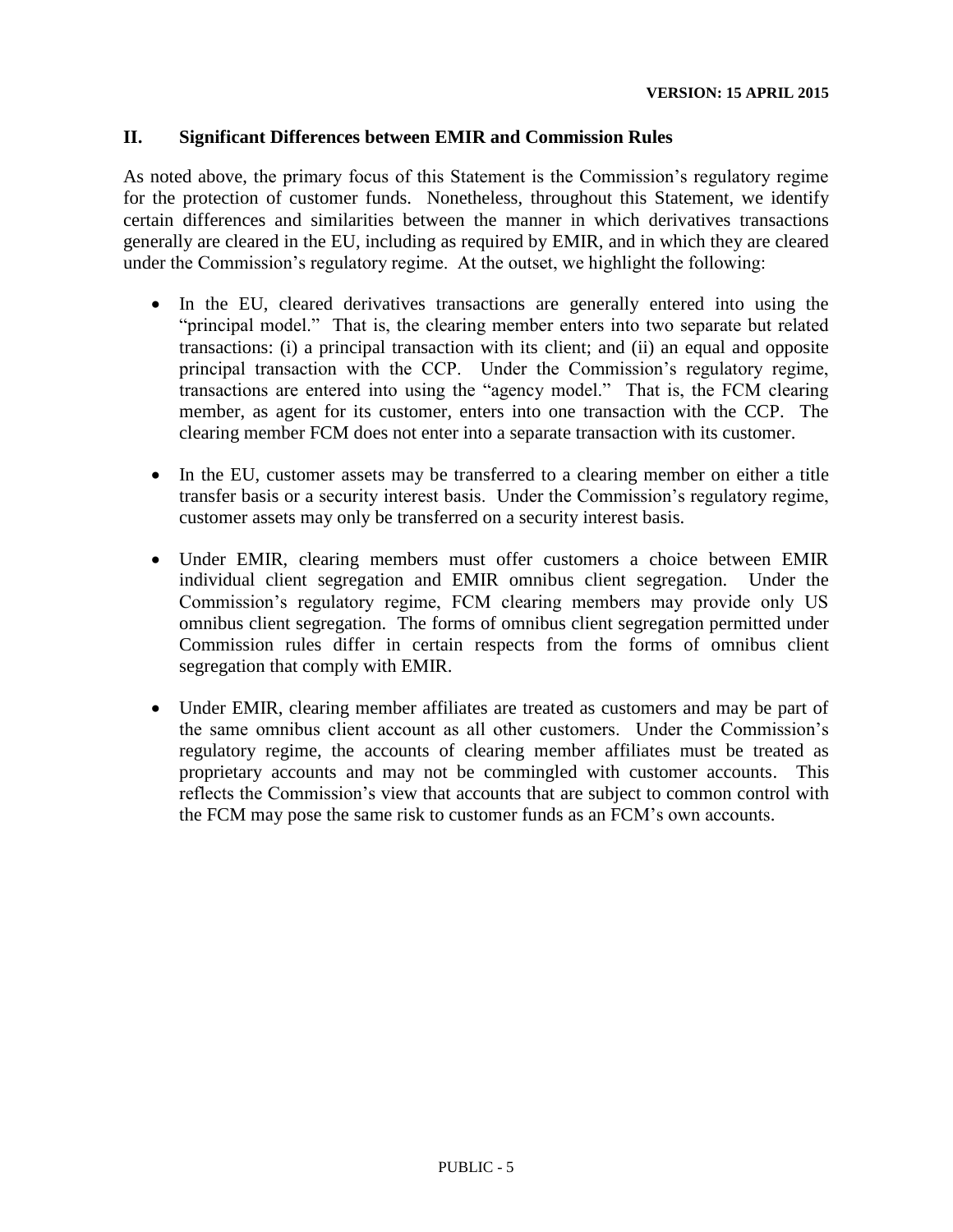### **III. Agency Clearing Model**

Derivatives transactions cleared through a CCP in the EU are generally entered into using the "principal model." That is, the clearing member enters into two separate but related transactions: (i) a principal transaction with its customer; and (ii) an equal and opposite principal transaction with the CCP.

Under the Commission's regulatory regime, transactions are entered into using the "agency model." That is, the FCM clearing member enters into one transaction, and posts margin, with the CCP, as agent for and on behalf of its customer. The FCM clearing member does not enter into a separate transaction with its customer.

As the clearing member of the CCP, we are required to post assets with the CCP as margin to support your open positions within the time prescribed by the CCP. Such margin is generally required to be paid to the CCP early in the morning, although the CCP may call for additional margin during any trading day. Consequently, we will frequently meet a CCP's margin requirements using our own funds and then call you for margin. In the ordinary course, we will expect you to meet any call for margin by the end of the day on which the call is made. If you provide margin in a form that is not accepted by the CCP, we may transform it. The arrangements between you and us relating to how margin calls will be funded will be set out in our customer agreement with you.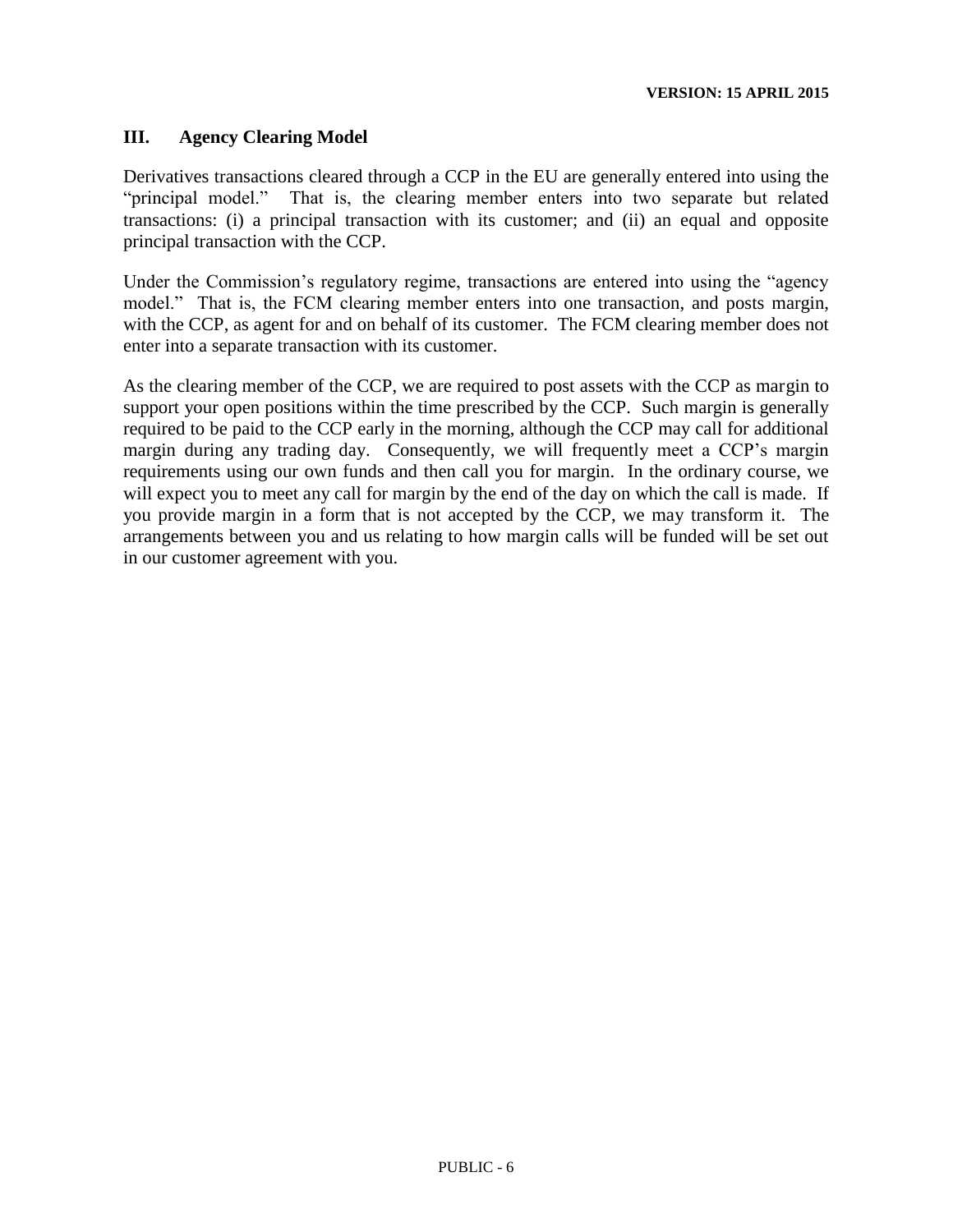### **IV. Customer Protection Regime**

We may receive assets from you to margin: (i) cleared swaps executed bilaterally, either overthe-counter or through a trading facility such as (a) a multilateral trading facility operated by an authorized investment firm or an investment exchange recognized by the Financial Conduct Authority (**RIE**), or (b) a swap execution facility registered with the Commission;<sup>7</sup> (ii) exchange-traded derivatives executed on a designated contract market (**DCM**) registered with the Commission;<sup>8</sup> or (iii) exchange-traded derivatives executed on an RIE.<sup>9</sup>

Under Commission rules, customer collateral received to margin cleared swaps may not be commingled with funds received to margin exchange-traded derivatives executed on either a DCM or an RIE. Similarly, customer funds received to margin exchange-traded derivatives executed on a DCM may not be commingled with funds received to margin exchange-traded derivatives on an RIE. As discussed below under *Transfer, or porting, of customer assets and positions*, the prohibition on commingling assures that customer assets are better protected in the event of an FCM clearing member bankruptcy.

The rules governing the protection of cleared swaps customer collateral differ from the rules governing the protection of customer funds held in connection with exchange-traded derivatives. We discuss first the regulatory regime for cleared swaps customer collateral, followed by a discussion of the regime for customer funds held in connection with derivatives traded on a DCM or an RIE.

# **A. Cleared Swaps Customer Collateral**<sup>10</sup>

The Commission's regulatory regime for the protection of cleared swaps collateral held for cleared swaps customers is commonly referred to as "**LSOC**", an acronym for "legally segregated, operationally commingled." LSOC implements the provisions of the CEA that require us to "treat and deal with all money, securities and property of any swaps customer

 $\overline{a}$ 7 ICE Clear Europe clears credit default swaps; LCH.Clearnet Limited clears interest rate and foreign exchange swaps.

<sup>8</sup> ICE Clear Europe clears certain futures and option on futures contracts listed for trading on ICE Futures US; LCH.Clearnet Limited clears futures and option on futures contracts listed for trading on the Nodal Exchange LLC.

<sup>9</sup> ICE Clear Europe clears futures and option on futures contracts listed for trading on ICE Futures Europe and ICE Endex.

<sup>&</sup>lt;sup>10</sup> **Cleared swaps customer collateral** is broadly defined to mean all money, securities, or other property received by an FCM or by a DCO from, for, or on behalf of a cleared swaps customer, that: (i) is intended to or does margin, guarantee, or secure a cleared swap; or (ii) constitutes, if a cleared swap is in the form or nature of an option, the settlement value of such option. This term also includes accruals, *i.e.*, all money, securities, or other property that an FCM or DCO receives, directly or indirectly, which is incident to or results from a cleared swap that an FCM intermediates for a cleared swaps customer.

A **cleared swaps customer** is any person entering into a cleared swap, except (i) any owner or holder of a cleared swaps proprietary account with respect to the cleared swaps in such account, and (ii) a clearing member of a DCO with respect to swaps cleared on that DCO. Commission rules provide that accounts of clearing member affiliates must be treated as proprietary accounts and may not be commingled with customer accounts.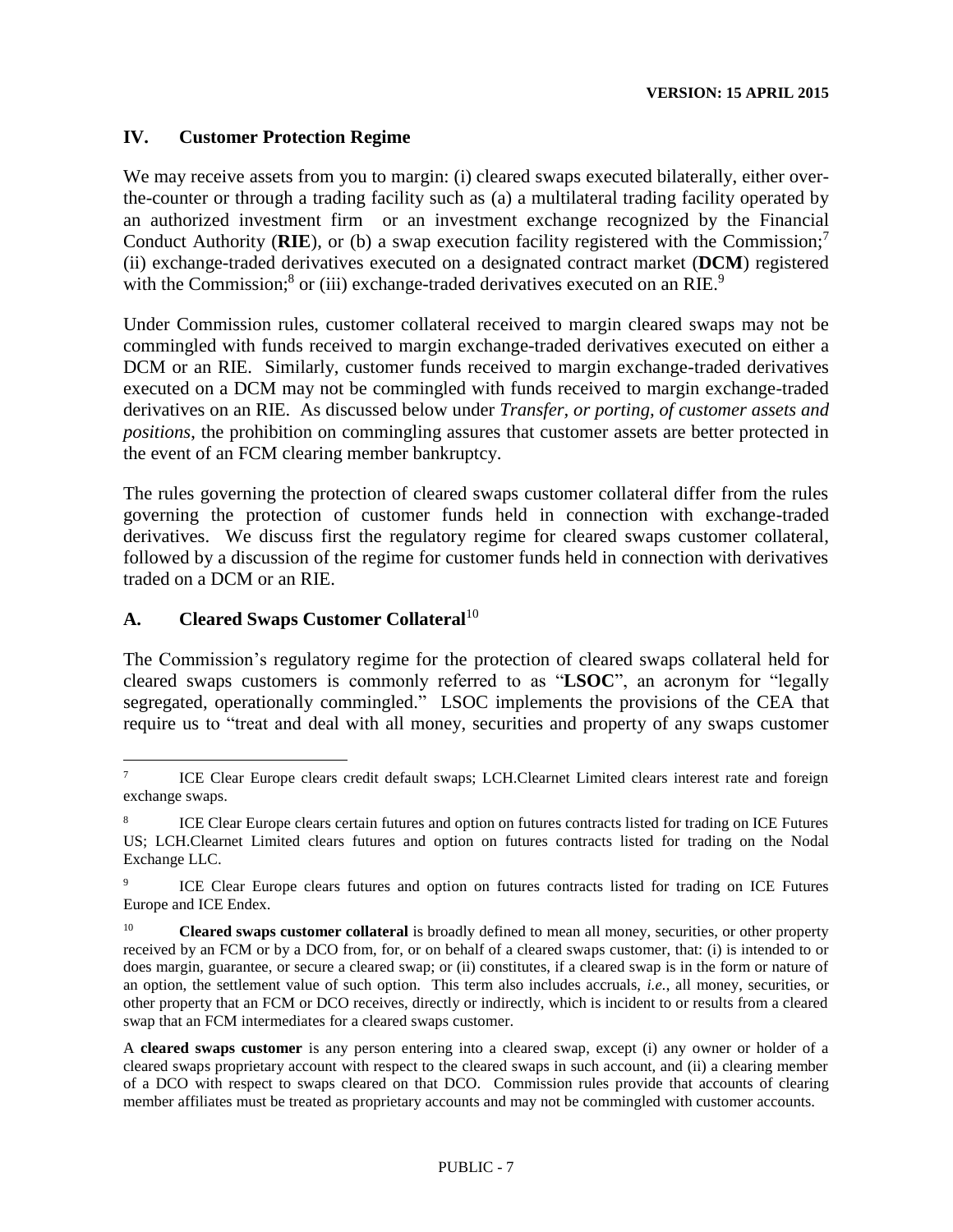received to margin, guarantee or secure a swap cleared by or through a [DCO] as belonging to such customer."<sup>11</sup> Cleared swaps customer collateral must be separately accounted for and may not be commingled with our funds or be used to margin, guarantee, or secure any trades or contracts of any other swaps customer or person.

**1. Required records.** Notwithstanding the foregoing, the CEA and Commission rules permit us to commingle cleared swaps customer collateral in the same account or accounts with a bank or trust company or a CCP that clears cleared swaps customers positions on our behalf. Although cleared swaps customer positions and collateral may be held in the same commingled account, each FCM and CCP must maintain books and records that identify the positions of, and the market value of the collateral posted by, each customer in order that, in the event of a customer default, the collateral of a non-defaulting customer is not exposed to losses attributable to the defaulting customer.

These recordkeeping requirements achieve several goals:

- The required records assure that we conduct the daily analysis to confirm that we are not using the funds of one customer to meet the obligations of another at the CCP.
- As discussed below under *Transfer, or porting, of customer assets and positions*, the required records assure that, in the event we are placed in bankruptcy, the CCP does not use the collateral of non-defaulting customers to meet the margin obligations of one or more defaulting customers.
- The required records should facilitate the transfer of cleared swaps customer positions and related margin, whether at the request of the customer in a business-as-usual context or upon our default.

**2. Excess customer collateral.** LSOC permits, but does not require, an FCM clearing member to maintain its cleared swaps customers' excess collateral with a CCP if: (1) the rules of the DCO expressly permit the FCM to transmit collateral in excess of the amount required by the DCO; and (2) the CCP provides a mechanism by which the FCM is able to, and maintains rules pursuant to which the FCM is required to, identify each business day, for each cleared swaps customer, the amount of collateral posted in excess of the amount required by the CCP. $^{12}$ 

By electing to hold its cleared swaps customers' excess collateral with a CCP, an FCM clearing member may assure its customers that their collateral will not be subject to inadvertent or intentional misuse by the FCM. Moreover, the transfer of cleared swaps customer positions and related margin, whether at the request of the customer in a business-

 $11 -$ <sup>11</sup> The obligation to treat cleared swaps customer collateral as belonging to the customer requires that all such collateral be received on a security interest basis. Customer collateral may not be received on a titletransfer basis.

 $12$  Both ICE Clear Europe and LCH. Clearnet Limited have adopted rules permitting FCM clearing members to maintain a cleared swaps customer's excess collateral with the DCO.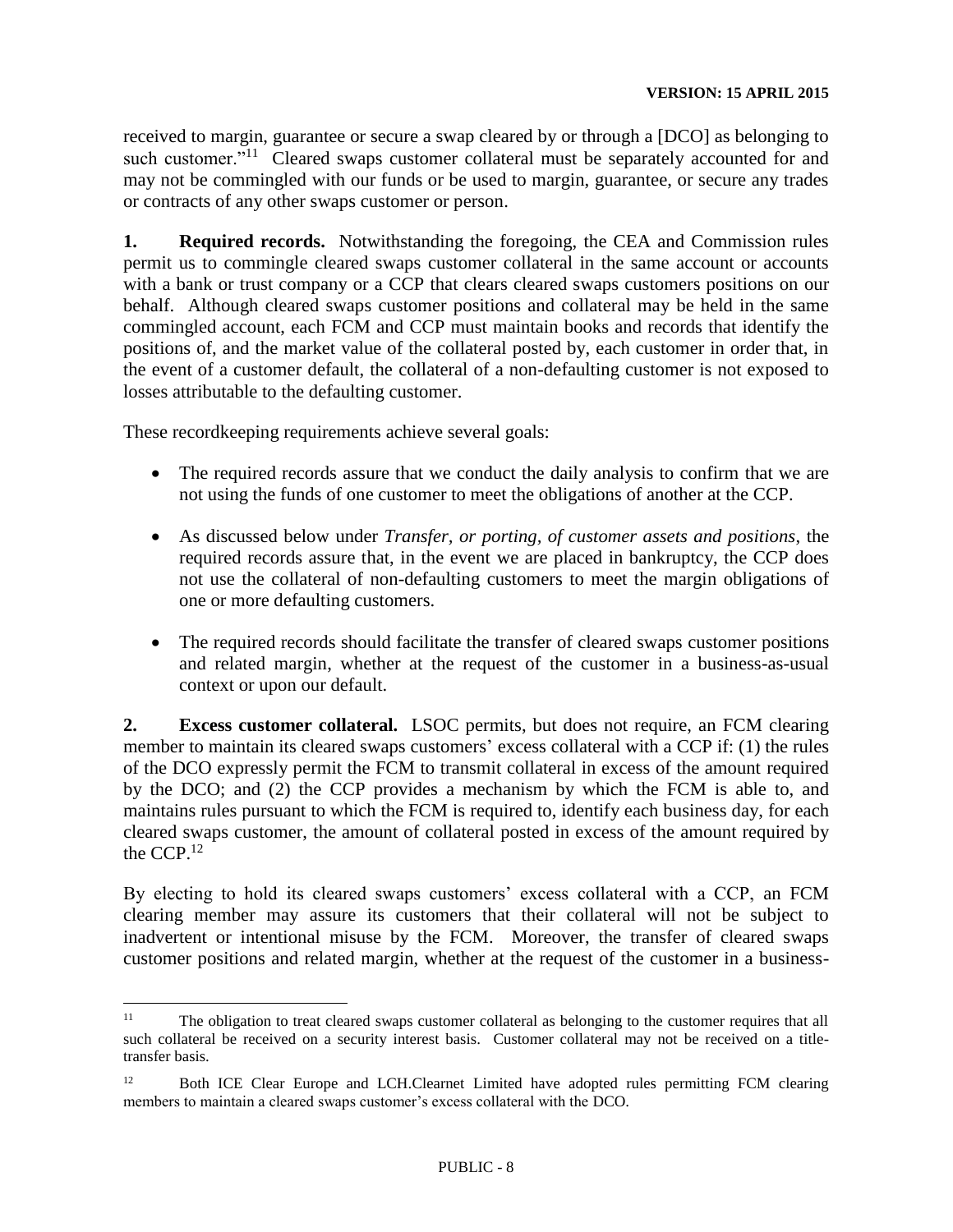as-usual context or upon the default of the customer's FCM clearing member, should be facilitated.

However, the transfer of a cleared swaps customer's collateral between CCPs to meet margin requirements will be more difficult.<sup>13</sup> Importantly, excess customer collateral held at a CCP will not necessarily receive greater protection in the event of the bankruptcy of the FCM clearing member. As discussed below under *Transfer, or porting, of customer assets and positions*, customers have a priority over other creditors of a bankrupt FCM, and the funds held for the benefit of customers will not be subject to the claims of other creditors. Nonetheless, in the unlikely event of a shortfall of assets available to meet the claims of cleared swaps customers, all cleared swaps customers will share in the shortfall ratably.

# **B. Exchange-traded derivatives**

 $\overline{a}$ 

**1. US derivatives exchanges.** The provisions of the CEA that provide for the segregation of customer funds held to margin, guarantee or secure futures and options on futures contracts traded on or subject to the rules of a US derivatives exchange are essentially identical to the provisions governing cleared swaps customer collateral. Exchange-traded derivatives customer funds: (i) must be separately accounted for and may not be commingled with our funds or be used to margin, guarantee, or secure any trades or contracts of any other customer or person; and (ii) may be commingled in an omnibus account with a bank or trust company or with the DCO that clears exchange-traded derivatives on our behalf. Nonetheless, there are differences, in particular with respect to the books and records that the DCO must create and maintain.

At the FCM level, the differences between the exchange-traded customer omnibus model and LSOC are slight. In each instance, FCMs are required to create and maintain books and records concerning: (i) the identity of their customers; (ii) the positions held on behalf of each such customer; and (iii) the collateral deposited by each customer to margin such positions.

At the CCP level, however, the FCM clearing member is not required to provide the CCP with information to identify the positions of, and the market value of the collateral posted by, each customer, and the CCP is not required to create and maintain such books and records. Rather, the CCP is entitled to treat the omnibus account as a single customer.

As discussed below under *Transfer, or porting, of customer assets and positions*, because the CCP is entitled to treat the omnibus account as a single customer, a customer's ability to transfer the customer's positions and related margin upon the default of the FCM clearing member may be limited. Moreover, in the event an FCM clearing member defaults in its obligations to a CCP and there is a shortfall in the customer funds required to be held in the customer omnibus account, the CCP may, but is not required to, liquidate all positions held in

<sup>13</sup> For example, excess funds held at a CCP must be transferred back to the clearing member before they may be transferred to another CCP.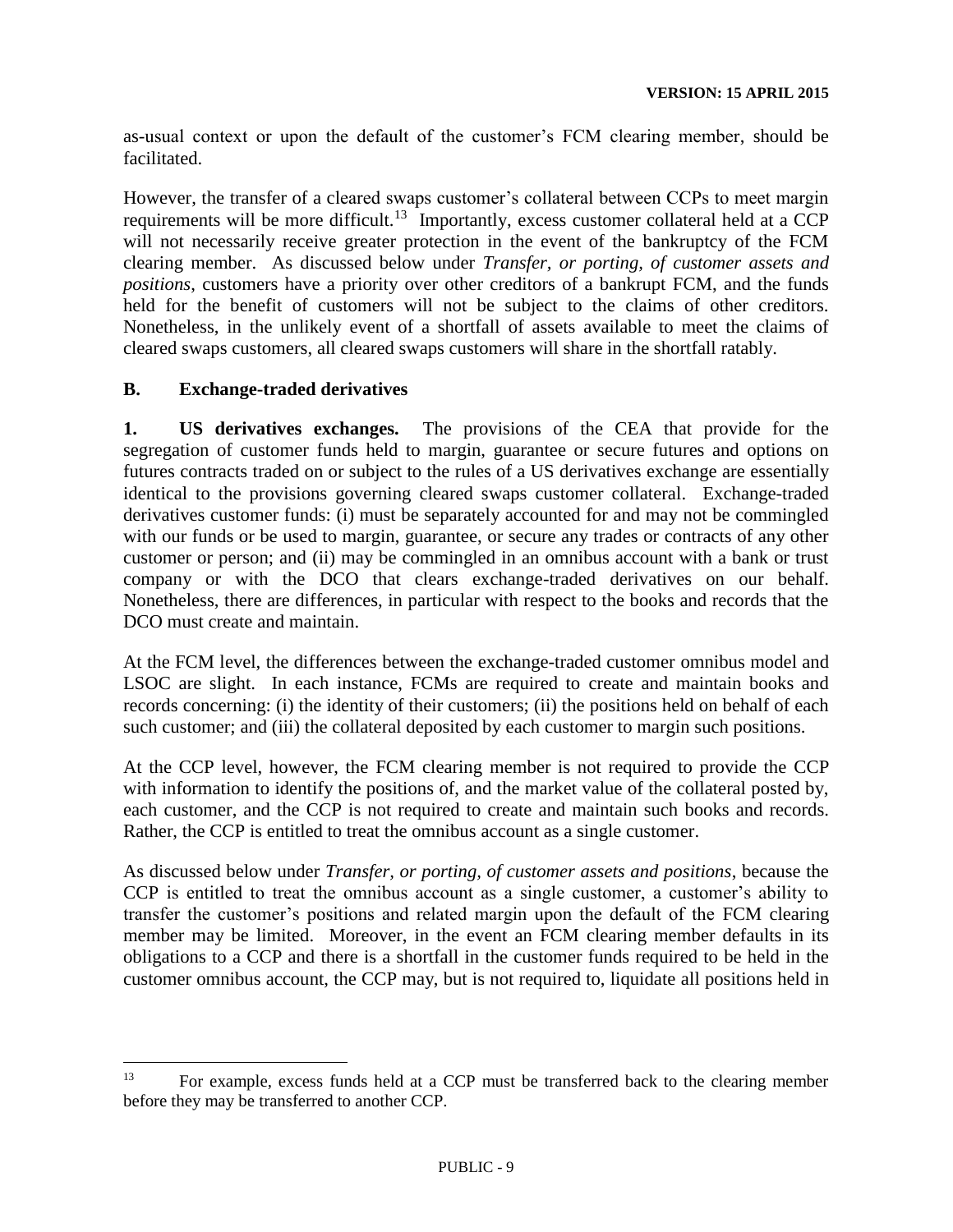the omnibus account and apply the proceeds thereof to meet the FCM's obligations to the CCP with respect to the customer omnibus account.<sup>14</sup>

**2. Non-US derivatives exchanges.** We may be a clearing member of a CCP for the purpose of clearing transactions executed on a non-US derivatives exchange.<sup>15</sup> The CEA does not specifically provide for the segregation of customer funds held to margin, guarantee or secure futures and options on futures contracts traded on or subject to the rules of a non-US derivatives exchange. Nonetheless, at the FCM level, the Commission's rules establish a regulatory regime that is comparable to the provisions governing US exchange-traded derivatives customer funds. Customer funds held for the purpose of trading non-US exchange-traded derivatives: (i) must be separately accounted for and may not be commingled with our funds or be used to margin, guarantee, or secure any trades or contracts of any other customer or person; and (ii) may be commingled in an omnibus account with a bank or trust company or with the CCP that clears exchange-traded derivatives on our behalf. In addition, we are required to maintain books and records concerning: (i) the identity of our customers; (ii) the positions held on behalf of each such customer; and (iii) the collateral deposited by each customer to margin such positions.

At the CCP level, however, the rules of the jurisdiction otherwise governing the treatment of customer funds apply. In the case of an EMIR-authorized CCP, customer funds would be held in an omnibus client account.

**3. Excess customer funds.** Commission rules do not expressly authorize a CCP to adopt (or prohibit a CCP from adopting) rules permitting an FCM clearing member to maintain its excess customer funds with the CCP. If a CCP were to adopt such rules, the CCP would not be required to identify such funds to particular customers within the customer omnibus account. In the event an FCM clearing member defaults in its obligations to the CCP and there is a shortfall in the customer funds required to be held in the customer omnibus account, the CCP may apply the excess customer funds that it is holding to meet the FCM's obligations to the CCP with respect to the customer omnibus account.

<sup>&</sup>lt;sup>14</sup> As further discussed below, the assets held in the customer omnibus account may not be used to meet any other obligations of the FCM clearing member to the CCP.

<sup>15</sup> For example, as noted above, certain FCMs that are clearing members of ICE Clear Europe are authorized to clear derivatives transactions executed on ICE Futures Europe and ICE Endex. Pursuant to Commission Order, certain of the positions executed on behalf of customers on ICE Futures Europe and ICE Endex and the related margin are permitted to be held in the same account as US exchange-traded derivatives in order to allow portfolio margining between derivatives traded on those exchanges and derivatives traded on ICE Futures US. Such positions and margin receive the same protections provided US exchange-traded derivatives.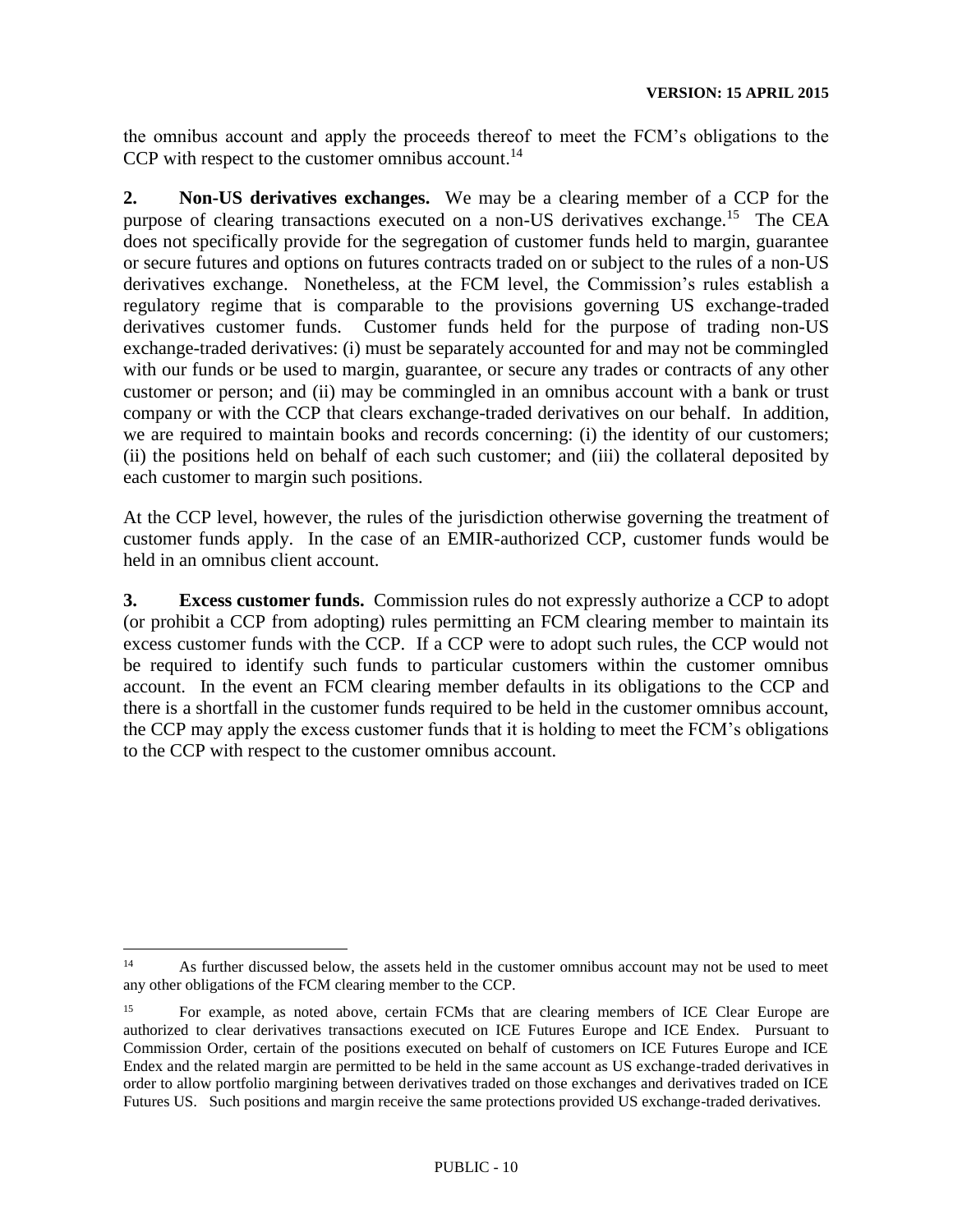### **V. Transfer, or porting, of customer assets and positions**

### **A. Transfers to another FCM in a business-as-usual context**

The rights and obligations of FCMs and their customers with respect to the transfer of customer assets and positions to another FCM in a business-as-usual context are the same whether the customer is trading (i) cleared swaps, (ii) exchange-traded derivatives executed on a DCM, or (iii) exchange-traded derivatives executed on an RIE. In particular, Commission rules prohibit us from transferring your assets and positions to another FCM without your consent.

In a business-as-usual context, *i.e.*, we are not in default, you may request at any time that all or a portion of your assets and positions be transferred to another FCM clearing member that has agreed to accept your account. National Futures Association (**NFA**) Compliance Rule 2- 27 provides that, within two business days after receiving a customer's request to transfer the customer's account, or within such further time as may be necessary in the exercise of due diligence, the FCM clearing member carrying the account must confirm to the FCM clearing member receiving the account all balances in the account and all open positions. Within three business days of the day such confirmation is due, or within such further time as may be necessary in the exercise of due diligence, the FCM clearing member carrying the account must effect the transfer of the balances and positions to the receiving FCM clearing member.

NFA Compliance Rule 2-27 is applicable to all FCMs and each type of customer account.

# **B. Transfers when the FCM clearing member is in default under DCO rules but not in bankruptcy.**

**1. Cleared swaps.** If an FCM clearing member that clears swaps on behalf of its customers is deemed to be in default under the rules of the relevant CCP but has not been placed in bankruptcy, the CCP will undertake to facilitate the transfer of the defaulting FCM's customers to one or more non-defaulting FCM clearing members that are willing and able to accept the accounts.

Because a CCP will have information regarding the identity of each cleared swaps customer of the defaulting FCM clearing member, the positions carried on behalf of each such customer and the value of the collateral margining such positions, a cleared swaps customer may be able to request the CCP to transfer the customer's positions and related margin to an FCM clearing member that the cleared swaps customer selects.

The defaulting FCM is required to cooperate with the CCP in effecting such transfer and, therefore, the FCM should transfer any excess cleared swaps collateral it may hold. Nonetheless, the transfer of customer assets and positions will be facilitated if excess cleared swaps customer collateral is held by the CCP that has declared the FCM clearing member in default.

**2. Exchange-traded derivatives.** Because a CCP will not have information with respect to value of the assets and positions on behalf of an FCM clearing member's exchange-traded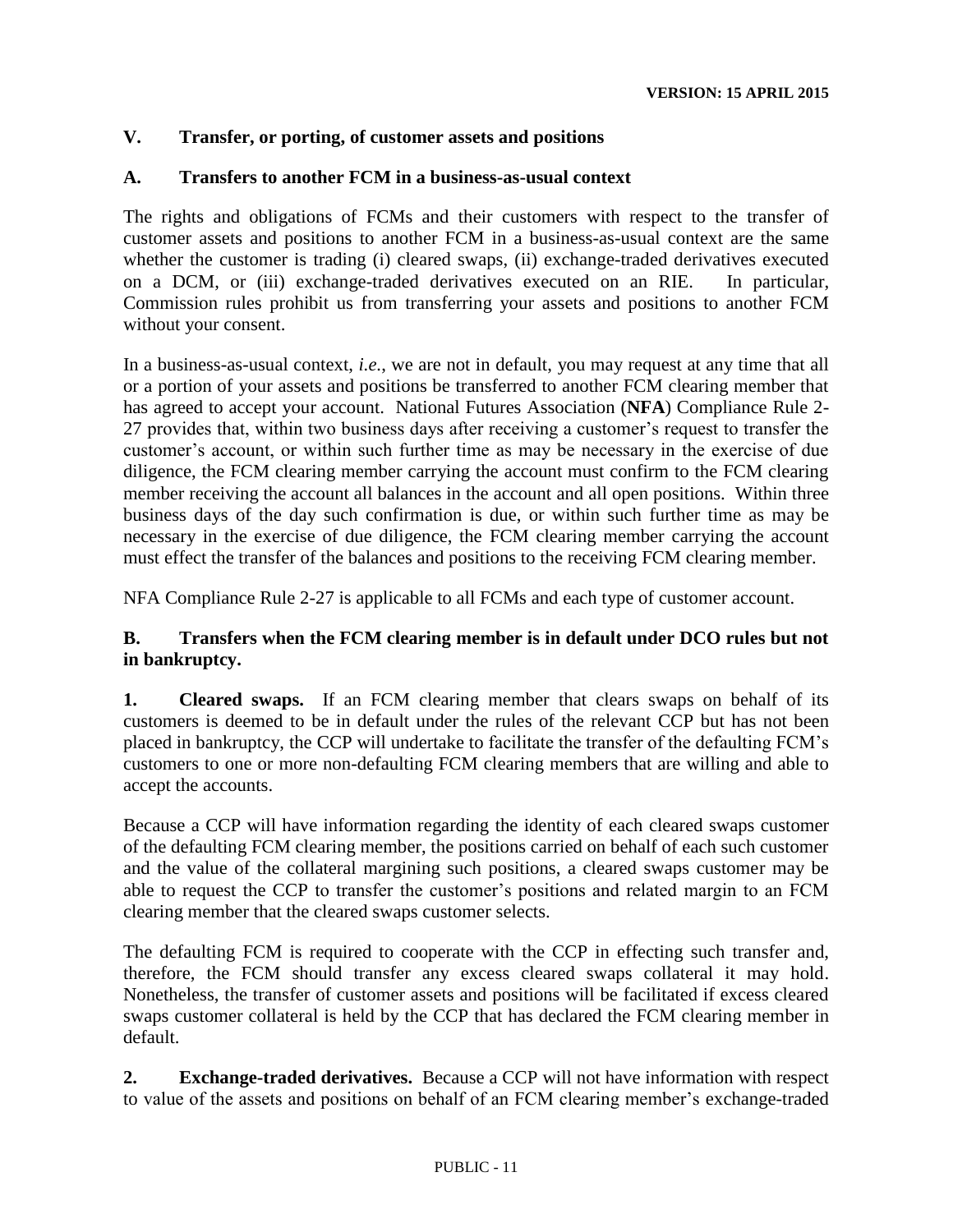derivatives customers, such customers will not have an opportunity to request that their positions and related margin be transferred to an FCM clearing member that the customer selects. In these circumstances, the CCP may attempt to transfer the assets and positions held in the customer omnibus account to one or more non-defaulting FCMs.

In this regard, EMIR Article 48(5) instructs a CCP to "commit itself to trigger the procedures for the transfer of the assets and positions held by the defaulting clearing member for the account of its clients to another clearing member designated by all of those clients, on their request and without the consent of the defaulting clearing member." However, that other clearing member is required to accept those assets and positions "only where it has previously entered into a contractual relationship with the clients by which it has committed itself to do so." Once transferred to a non-defaulting FCM clearing member, the customer will be able to request that the customer's account be transferred to an FCM clearing member that the customer selects.

### **C. Treatment of cleared swaps customer assets and positions when the FCM clearing member is placed in bankruptcy**

**1. In general.** If an FCM clearing member is placed in bankruptcy, the FCM is liquidated in accordance with the commodity broker liquidation provisions of the US Bankruptcy Code and the Commission's rules.<sup>16</sup>

**2. Authority of a CCP in the event of a shortfall in the cleared swaps customer omnibus account.** If, upon the bankruptcy of an FCM clearing member, there is a shortfall in the required margin for the cleared swaps customer omnibus account at a CCP, the Commission's rules governing cleared swaps customer collateral specifically prohibit a CCP from netting the positions and collateral of non-defaulting customers with the positions and collateral of any other customer or the clearing member.<sup>17</sup>

**3. Transfer of cleared swaps customer assets and positions.** Once an FCM clearing member has filed for, or is otherwise placed in bankruptcy, a CCP may not transfer, or port, the positions and assets of non-defaulting customers to another clearing member except as directed by the trustee and confirmed by the Bankruptcy Court. However, the Commission's rules instruct the trustee in bankruptcy to attempt to "effectuate the transfer of entire customer accounts wherein the commodity contracts are transferred together with the money, securities, or other property margining, guaranteeing, or securing the commodity contracts."<sup>18</sup> The rules further provide that, if the FCM's customer accounts cannot be transferred in their entirety,

<sup>&</sup>lt;sup>16</sup> It is important to note that the Commission's rules specifically require each FCM clearing member or CCP holding cleared swaps customer collateral to designate the United States as the legal location of such collateral. The purpose of this requirement is to assure that cleared swaps customer collateral will be treated in accordance with the US Bankruptcy Code. This is the case even if the CCP is located outside of the US and also subject to the laws of another jurisdiction.

<sup>&</sup>lt;sup>17</sup> The CCP may use the value of the collateral posted on behalf of the defaulting customer. The Commission's rules with regard to cleared swaps customer collateral are consistent with EMIR.

<sup>&</sup>lt;sup>18</sup> The trustee will coordinate with the CCP to effect a transfer of a defaulting FCM's customer positions.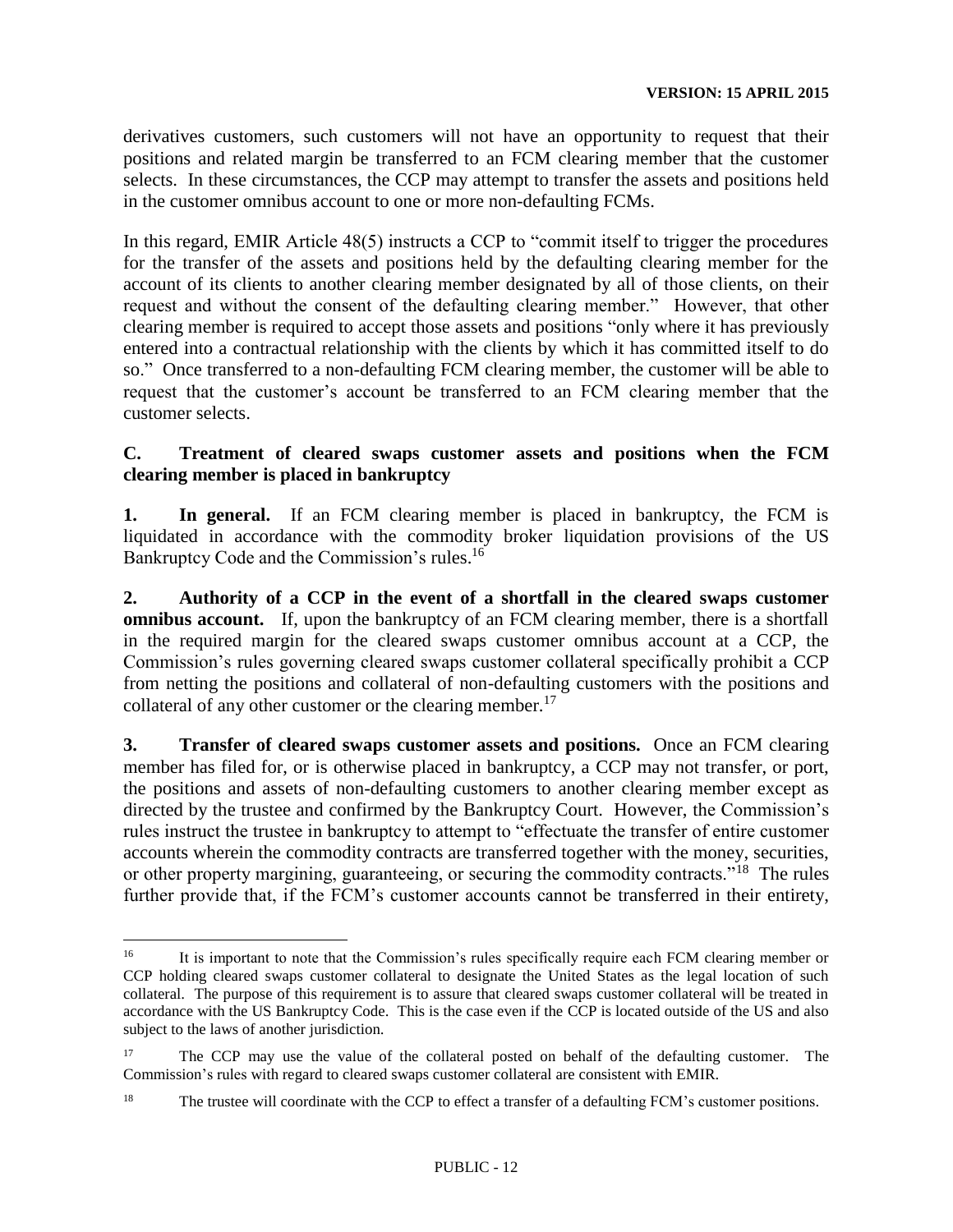the trustee may effect a partial transfer of all customer accounts or of an individual customer account.

In the event customer accounts cannot be transferred, however, or only a partial transfer is accomplished, the trustee is further instructed to liquidate all remaining open positions. The Bankruptcy Code requires that losses arising in any account class of a defaulting FCM must be shared ratably among the members of that account class.<sup>19</sup> Therefore, in the event that losses among cleared swaps customers are so great that the FCM is unable to meet the shortfall with its own assets and consequently defaults to the CCP, a cleared swaps customer may be exposed to losses of other customers.<sup>20</sup>

# **D. Treatment of exchange-traded derivatives customer assets and positions when the FCM clearing member is placed in bankruptcy**

**1. In general.** With one critical exception discussed below, the law governing the treatment of exchange-traded derivatives customer assets and positions is similar to the treatment of cleared swaps customer assets and positions. In particular, when an FCM clearing member has filed for, or is otherwise placed in bankruptcy, a CCP may not transfer, or port, the positions and assets of non-defaulting customers to another clearing member except as directed by the trustee and confirmed by the Bankruptcy Court. In addition, the trustee in bankruptcy, in coordination with the CCP, will attempt to effectuate the transfer of all customer positions together with the money, securities, or other property held to margin the commodity contracts.

In the event customer accounts cannot be transferred, however, or only a partial transfer is accomplished, the trustee is further instructed to liquidate all remaining open positions. The Bankruptcy Code requires that losses arising in any account class of a defaulting FCM must be shared ratably among the members of that account class.

**2. Authority of a CCP in the event of a shortfall in the exchange-traded derivatives customer omnibus account.** In contrast to the treatment of the cleared swaps customer omnibus account, if, upon the bankruptcy of an FCM clearing member, there is a shortfall in the exchange-traded derivatives customer omnibus account at a CCP caused by the default of one or more customers, Commission rules permit, but do not require, the CCP to net and liquidate the positions held in the customer omnibus account and to use the proceeds of such liquidation to meet the defaulting FCM's obligations to the CCP with respect to the omnibus account.<sup>21</sup> The proceeds from the liquidation of the exchange-traded derivatives customer

<sup>&</sup>lt;sup>19</sup> Under the Bankruptcy Code, (i) cleared swaps customers, (ii) customers clearing exchange-traded derivatives executed on a DCM, and (iii) customers clearing exchange-traded derivatives executed on an RIE each comprise a separate account class.

<sup>&</sup>lt;sup>20</sup> Consequently, even if an FCM clearing member were able to provide its customers individual client segregated accounts, such accounts would not provide any additional protection to customers in the event of the bankruptcy of the FCM clearing member.

<sup>&</sup>lt;sup>21</sup> The CCP is authorized to net and liquidate such positions even if the Bankruptcy Court has appointed a trustee in bankruptcy.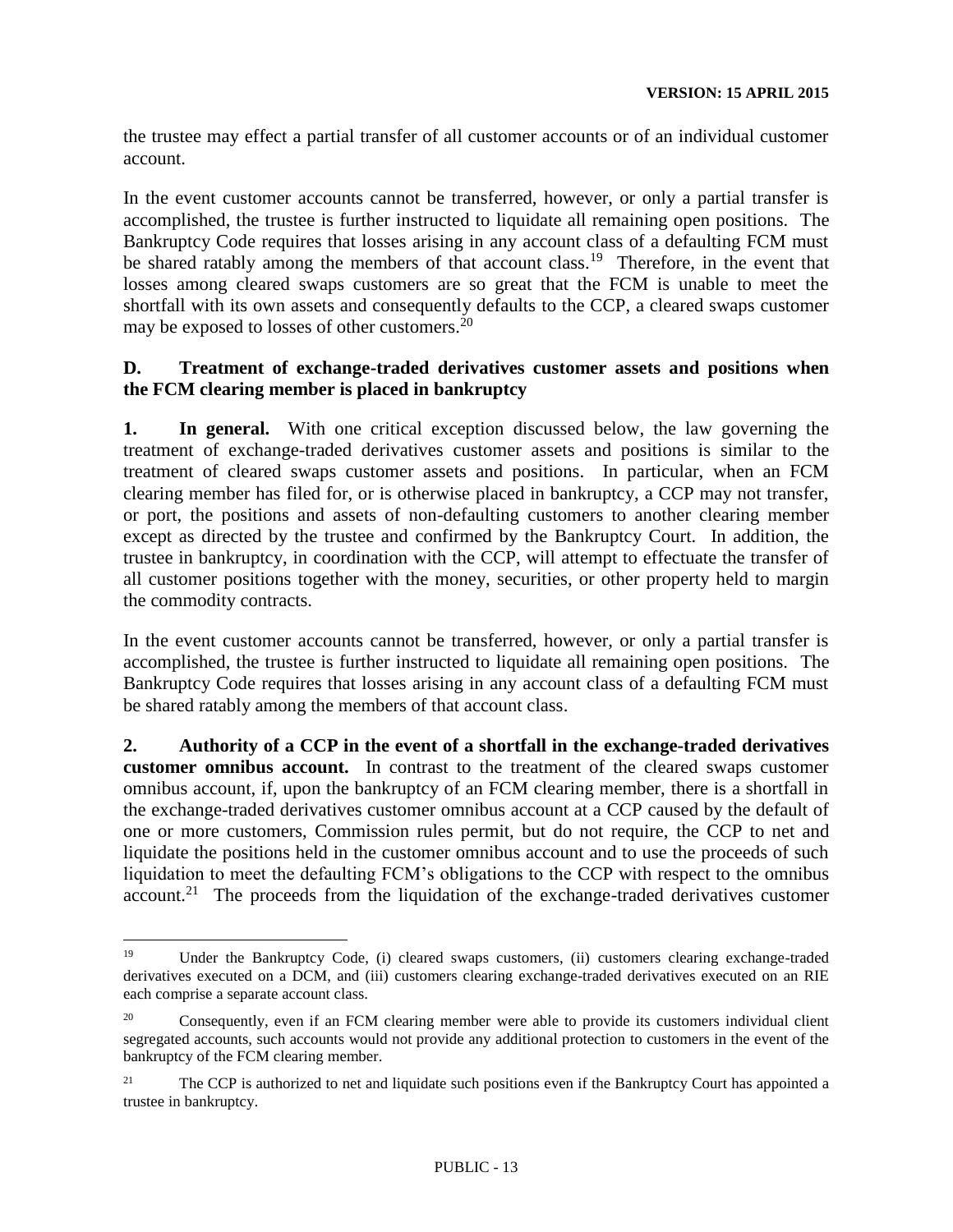omnibus account may not be used to meet any other obligations of the FCM clearing member to the CCP.

### **E. Rights and Obligations of CCPs Under EMIR**

The disclosure statement made available by our EU affiliate, referenced above, describes in greater detail the rights and obligations of clearing members, their clients and CCPs under EMIR in the event a of clearing member default. These rights and obligations differ in certain respects from the rights and obligations available under the CEA and the Commission's regulatory regime. We note immediately below two significant differences.

**1.** As noted earlier, under EMIR Article 48(5), a CCP may transfer the assets and positions held by a defaulting clearing member in an omnibus client segregated account only if all of the clients that comprise the omnibus client segregated account had previously designated another clearing member. Under the Commission's regulatory regime, the consent of the clients would not be necessary. Rather, the CCP, in coordination with the Commission, would identify one or more non-defaulting clearing members that would be willing to accept the omnibus account. Once the omnibus account is transferred, each customer would be able to request that the customer's account be transferred to an FCM clearing member that the customer selects.

**2.** The requirement that a CCP commit to transfer the assets and positions held by defaulting clearing member in an omnibus client segregated account for a predefined period of time after the clearing member becomes insolvent. Under the US Bankruptcy Code, once an FCM clearing member has filed for bankruptcy, a CCP may not transfer client assets and positions without the consent of the bankruptcy trustee.